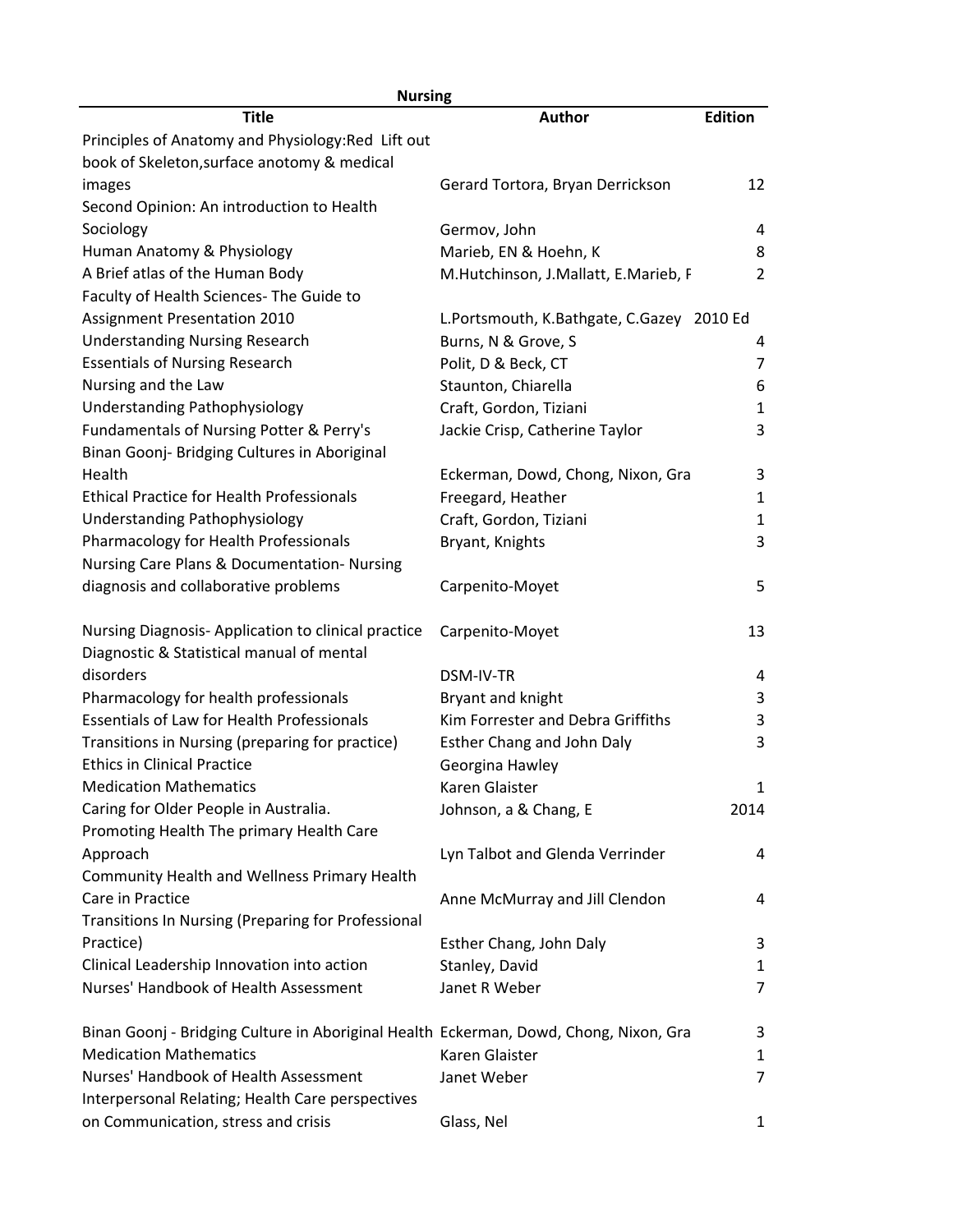| Fundamentals of Nursing Potter & Perry's           | Jackie Crisp, Catherine Taylor       | 3              |
|----------------------------------------------------|--------------------------------------|----------------|
| Research in Nursing: Evidence for Best Practice    | Richardson-Tench                     | 6              |
| PhysioEx 8.0 for Human Physiology                  |                                      |                |
| Labratory simulations in Physiology                | Stabler, Smith, Peterson, Lokuta     | 2009           |
| Numeracy in Nursing and Healthcare +               |                                      |                |
| <b>MYMATHLAB</b>                                   | Shihab, Hillman, Stolic, West        | $\mathbf{1}$   |
| Numeracy in Nursing and Healthcare +               |                                      |                |
| <b>MYMATHLAB</b>                                   | Shihab, Hillman, Stolic, West        | $\mathbf{1}$   |
| Nursing Student's Maths and Medications Survival   |                                      |                |
| Guide                                              | Reid-Searl, Dwyer, Moxham, Reid-Sp   | $\mathbf{1}$   |
| Nursing Student's Maths and Medications Survival   |                                      |                |
| Guide                                              | Reid-Searl, Dwyer, Moxham, Reid-Sp   | 1              |
| Fundamentals of Nursing & Midwifery                | Dempsey, Hillege & Hill              | $\overline{2}$ |
| Fundamentals of Nursing & Midwifery                | Dempsey, Hillege & Hill              | $\overline{2}$ |
| <b>Fundamentals of Pharmacology</b>                | <b>Bullock &amp; Manias</b>          | $\overline{7}$ |
| <b>Fundamentals of Pharmacology</b>                | <b>Bullock &amp; Manias</b>          | 7              |
| <b>Medical-Surgical Nursing Volume 3</b>           | Lemone, Burke et al                  | $\overline{2}$ |
| Interactive Physiology CD                          | Cummings, Benjamin                   |                |
| A Brief Atlas of the Human Body                    | Hutchinson, Mallatt, Marieb, Milhelı | $\overline{2}$ |
| Caring for Older People in Australia               | Johnson, a & Chang, E                | 2014           |
| Caring for Older People in Australi                | Johnson, a & Chang, E                | 2014           |
| <b>Community Health &amp; Wellness</b>             | McMurray, A & Clendon, J             | 5              |
| <b>Community Health &amp; Wellness</b>             | McMurray, A & Clendon, J             | 5              |
| A Brief Atlas of the Human Body                    | Hutchinson, Mallatt, Marieb, Milheli | $\overline{2}$ |
| A Brief Atlas of the Human Body                    | Hutchinson, Mallatt, Marieb, Milheli | $\overline{2}$ |
| Interactive Physiology CD                          | Cummings, Benjamin                   |                |
| <b>Ethical Practice for Health Professionals</b>   | Freegard, Heather                    | $\mathbf{1}$   |
| <b>Fundamentals of Nursing &amp; Midwifery</b>     | Dempsey, Hillege & Hill              | $\overline{2}$ |
| <b>Fundamentals of Nursing &amp; Midwifery</b>     | Dempsey, Hillege & Hill              | $\overline{2}$ |
| <b>Ethical Practice for Health Professionals</b>   | Freegard, Heather                    | $\mathbf{1}$   |
| Nursing 1E: Evidence-Based Practice Skills         | Holland                              | $\mathbf{1}$   |
| Nursing 1E: Evidence-Based Practice Skills         | Holland                              | 1              |
| <b>Building Professional Nursing Communication</b> | Lawrence                             | 1              |
| <b>Building Professional Nursing Communication</b> | Lawrence                             | $\mathbf{1}$   |
| <b>Videbeck's Mental Health Nursing</b>            | Evans                                | $\mathbf{1}$   |
| <b>Videbeck's Mental Health Nursing</b>            | Evans                                | $\mathbf{1}$   |
| A Brief Atlas of the Human Body                    | Hutchinson, Mallatt, Marieb, Milheli | $\overline{2}$ |
| A Brief Atlas of the Human Body                    | Hutchinson, Mallatt, Marieb, Milheli | $\overline{2}$ |
| Human Anatomy & Physiology                         | Marieb, EN & Hoehn, K                | 10             |
| Human Anatomy & Physiology                         | Marieb, EN & Hoehn, K                | 10             |
| Chronic Illness & Disability                       | Chang and Johnson                    | $\overline{2}$ |
| Binan Goonj- Bridging Cultures in Aboriginal       |                                      |                |
| Health                                             | Eckerman, Dowd, Chong, Nixon, Gra    | 3              |
| Lewis's Medical Surgical Nursing ANZ               | Brown, Edwards, Buckley, Aitken      | 4              |
| Lewis's Medical Surgical Nursing ANZ               | Brown, Edwards, Buckley, Aitken      | 3              |
| Clinical Leadership Innovation into action         | Stanley, David                       | 1              |
| Medical-Surgical Nursing Volume 1                  | Lemone, Burke et al                  | $\overline{2}$ |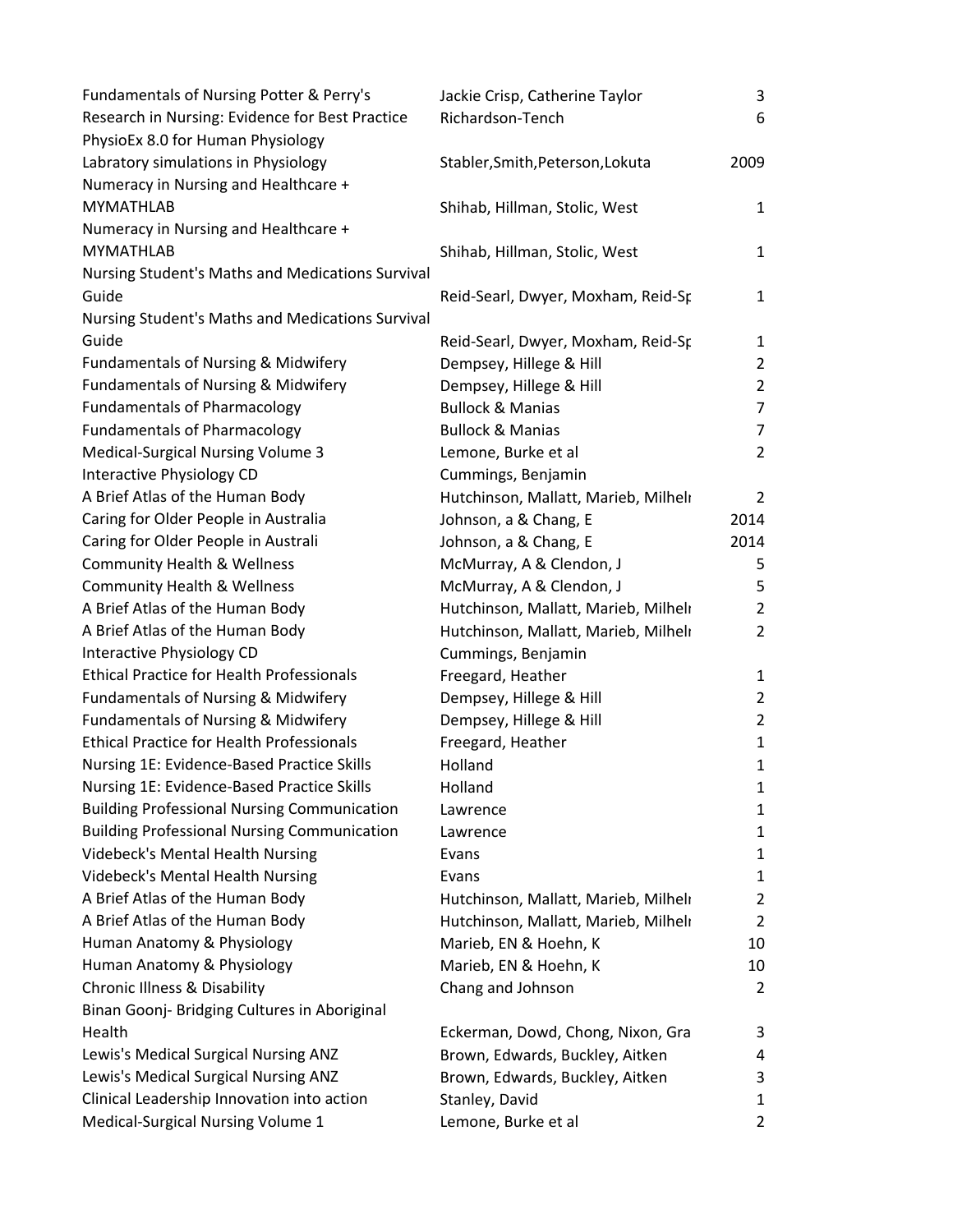| Medical-Surgical Nursing Volume 2                | Lemone, Burke et al                | $\overline{2}$ |
|--------------------------------------------------|------------------------------------|----------------|
| Medical-Surgical Nursing Volume 3                | Lemone, Burke et al                | $\overline{2}$ |
| <b>Community Nursing in Australia</b>            | <b>Kralik</b>                      | $\overline{2}$ |
| Fundamentals of Nursing & Midwifery              | Dempsey, Hillege & Hill            | $\overline{2}$ |
| Smelter & Bare's Textbook of Medical-Surgical    |                                    |                |
| Nursing Vol 1                                    | Farrel                             | 3              |
| Smelter & Bare's Textbook of Medical-Surgical    |                                    |                |
| Nursing Vol 2                                    | Farrel                             | 3              |
| Working Together: Aboriginal and Torres Straight |                                    |                |
| <b>Islander Mental Health and Wellbeing</b>      | Dudgeon, P & Milroy, H             | $\overline{2}$ |
| <b>Chronic Illness &amp; Disability</b>          | Chang and Johnson                  | $\overline{2}$ |
| <b>Clinical Psychomotor Skills</b>               | Tollefson, Joanne                  | 6              |
| <b>Clinical Psychomotor Skills</b>               | Tollefson, Joanne                  | 6              |
| Human Anatomy & Physiology                       | Marieb, EN & Hoehn, K              | 10             |
| Human Anatomy & Physiology                       | Marieb, EN & Hoehn, K              | 10             |
| Medical-Surgical Nursing Volume 1                | Lemone, Burke et al                | 3              |
| Medical-Surgical Nursing Volume 2                | Lemone, Burke et al                | 3              |
| Medical-Surgical Nursing Volume 3                | Lemone, Burke et al                | 3              |
| Medical-Surgical Nursing Volume 1                | Lemone, Burke et al                | 3              |
| Medical-Surgical Nursing Volume 2                | Lemone, Burke et al                | 3              |
| Medical-Surgical Nursing Volume 3                | Lemone, Burke et al                | 3              |
| Medical-Surgical Nursing Volume 1                | Lemone, Burke et al                | 3              |
| Medical-Surgical Nursing Volume 2                | Lemone, Burke et al                | 3              |
| Medical-Surgical Nursing Volume 3                | Lemone, Burke et al                | 3              |
| Navigating the Maze of Research                  | Borbasi, S                         | 4              |
| Navigating the Maze of Research                  | Borbasi, S                         | 4              |
| Professional and Therapeutic Communication       | <b>Birks</b>                       | $\mathbf{1}$   |
| Professional and Therapeutic Communication       | <b>Birks</b>                       | 1              |
| Yatdjuligin                                      | Best, O and Fredericks, B          | 2014           |
| Yatdjuligin                                      | Best, O and Fredericks, B          | 2014           |
| <b>Clinical Dosage Calculations</b>              | Brotto, Rafferty                   | 3              |
| <b>Clinical Dosage Calculations</b>              | Brotto, Rafferty                   | 3              |
| Fundamentals of Nursing VOL1 Kozier & Erb        | Berman, Snyder, Levett-Jones, Dwye | 4              |
| Fundamentals of Nursing VOL2 Kozier & Erb        | Berman, Snyder, Levett-Jones, Dwye | 4              |
| Fundamentals of Nursing VOL3 Kozier & Erb        | Berman, Snyder, Levett-Jones, Dwye | 4              |
| Fundamentals of Nursing VOL1 Kozier & Erb        | Berman, Snyder, Levett-Jones, Dwye | 4              |
| Fundamentals of Nursing VOL2 Kozier & Erb        | Berman, Snyder, Levett-Jones, Dwye | 4              |
| Fundamentals of Nursing VOL3 Kozier & Erb        | Berman, Snyder, Levett-Jones, Dwye | 4              |
| Research in Nursing: Evidence for Best Practice  | Richardson-Tench                   | 5              |
| Research in Nursing: Evidence for Best Practice  | Richardson-Tench                   | 5              |
| <b>Skills in Clinical Nursing</b>                | Berman                             | 1              |
| <b>Skills in Clinical Nursing</b>                | Berman                             | 1              |
| Chronic Care Nursing: A Framework for Practice   | Deravine, Malone                   | 1              |
| Chronic Care Nursing: A Framework for Practice   | Deravine, Malone                   | 1              |
| Living with Chronic Illness and Disability       | Chang and Johnson                  | 3              |
| Living with Chronic Illness and Disability       | Chang and Johnson                  | 3              |
| Rang & Dale's Pharmacology                       | Rang, Ritter, Flower, Henderson    | 8              |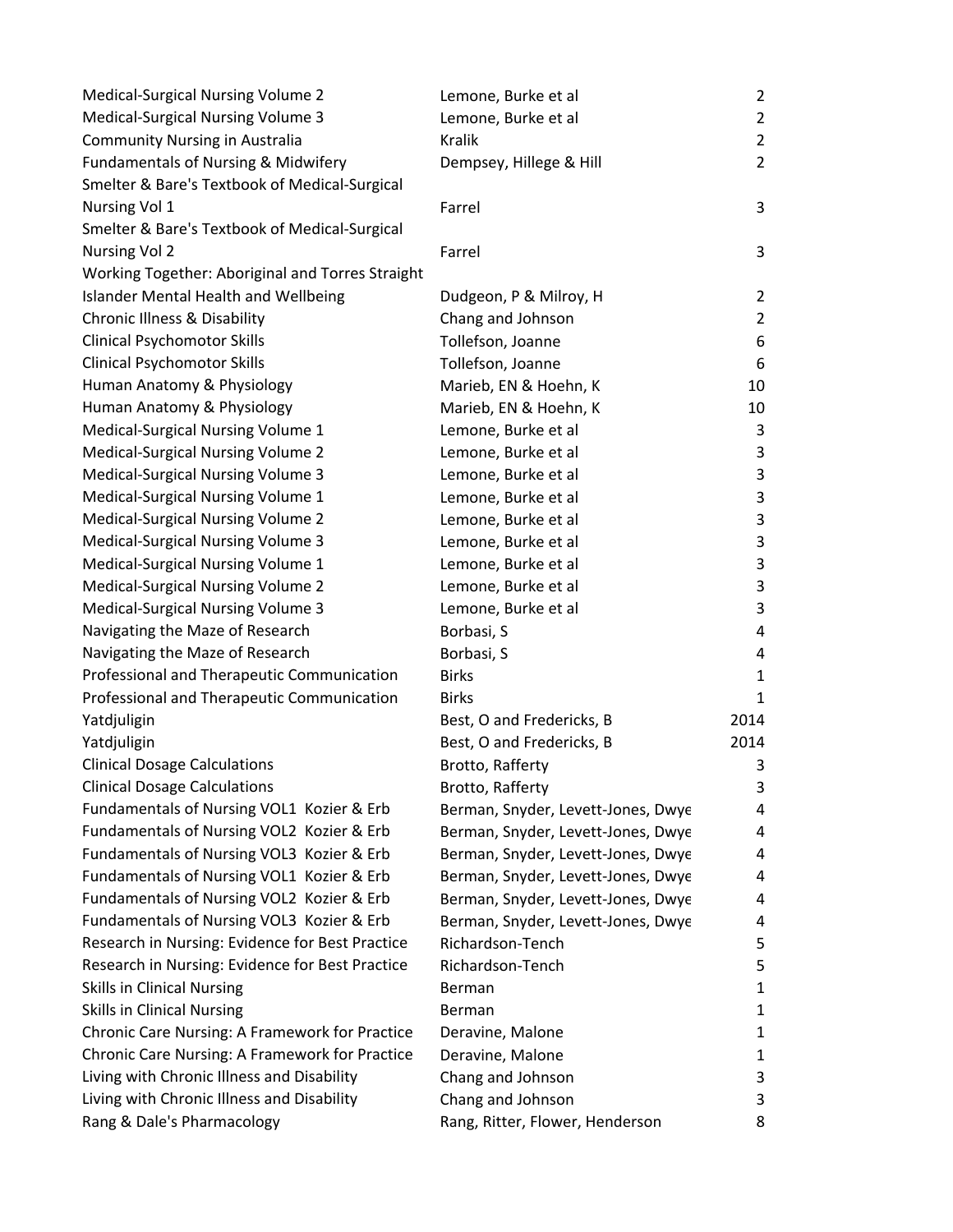| Havard's Nursing Guide to Drugs                       | Tiziani, Adriana                   | 10             |
|-------------------------------------------------------|------------------------------------|----------------|
| Havard's Nursing Guide to Drugs                       | Tiziani, Adriana                   | 10             |
| Clinical Placement: an essential guide for Nursing    |                                    |                |
| Students                                              | Levett-Jones                       | 3              |
| Clinical Placement: an essential guide for Nursing    |                                    |                |
| Students                                              | Levett-Jones                       | 3              |
| <b>Clinical Psychomotor Skills</b>                    | Tollefson, Joanne                  | 6              |
| Fundamentals of Nursing VOL1 Kozier & Erb             | Berman, Snyder, Levett-Jones, Dwye | 4              |
| Fundamentals of Nursing VOL2 Kozier & Erb             | Berman, Snyder, Levett-Jones, Dwye | 4              |
| Fundamentals of Nursing VOL3 Kozier & Erb             | Berman, Snyder, Levett-Jones, Dwye | 4              |
| Fundamentals of Nursing VOL1 Kozier & Erb             | Berman, Snyder, Levett-Jones, Dwye | 4              |
| Fundamentals of Nursing VOL2 Kozier & Erb             | Berman, Snyder, Levett-Jones, Dwye | 4              |
| Fundamentals of Nursing VOL3 Kozier & Erb             | Berman, Snyder, Levett-Jones, Dwye | 4              |
| Research in Nursing: Evidence for Best Practice       | Richardson-Tench                   | 5              |
| Havard's Nursing Guide to Drugs                       | Tiziani, Adriana                   | 10             |
| Havard's Nursing Guide to Drugs                       | Tiziani, Adriana                   | 10             |
| Rang & Dale's Pharmacology                            | Rang et al                         | 7              |
| <b>Health Psychology</b>                              | Marks, David                       | $\overline{2}$ |
| The Clinical Practicum - A Guide for Clinical         |                                    |                |
| Educators                                             | CQU                                | 1              |
| Living with Chronic Illness and Disability            | Chang and Johnson                  | 3              |
| Yatdjuligin                                           | Best, O and Fredericks, B          | $\overline{2}$ |
| Yatdjuligin                                           | Best, O and Fredericks, B          | $\overline{2}$ |
| Human Anatomy & Physiology                            | Marieb, EN & Hoehn, K              | 11             |
| Human Anatomy & Physiology                            | Marieb, EN & Hoehn, K              | 11             |
| <b>Skills in Clinical Nursing</b>                     | Berman                             | $\mathbf{1}$   |
| Research in Nursing: Evidence for Best Practice       | Richardson-Tench                   | 6              |
| Research in Nursing: Evidence for Best Practice       | Richardson-Tench                   | 6              |
| <b>Contemporary Psychiatric-Mental Health Nursing</b> | Moxham                             | $\mathbf{1}$   |
| Contemporary Psychiatric-Mental Health Nursing        | Moxham                             | 1              |
| Nursing Students Adult Mental Health Survival         |                                    |                |
| Guide                                                 | Moxham                             | $\mathbf{1}$   |
| Nursing Students Adult Mental Health Survival         |                                    |                |
| Guide                                                 | Moxham                             | 1              |
| <b>Communications Skills Toolkit</b>                  | Grellier                           | 4              |
| <b>Communications Skills Toolkit</b>                  | Grellier                           | 4              |
| <b>Critical Conversations for Patient Safety</b>      | Levett-Jones                       | $\overline{2}$ |
| <b>Critical Conversations for Patient Safety</b>      | Levett-Jones                       | $\overline{2}$ |
| Understanding the Australian Health Care System       | Willis                             | 3              |
| Health & Human Behaviour                              | Jones & Kreedy                     | 3              |
| <b>Clinical Psychomotor Skills</b>                    | Tollefson, Joanne                  | 7              |
| <b>Clinical Psychomotor Skills</b>                    | Tollefson, Joanne                  | 7              |
| <b>Clinical Dosage Calculations</b>                   | Brotto, Rafferty                   | 3              |
| <b>Clinical Dosage Calculations</b>                   | Brotto, Rafferty                   | 3              |
| Rang & Dale's Pharmacology                            | Ritter                             | 9              |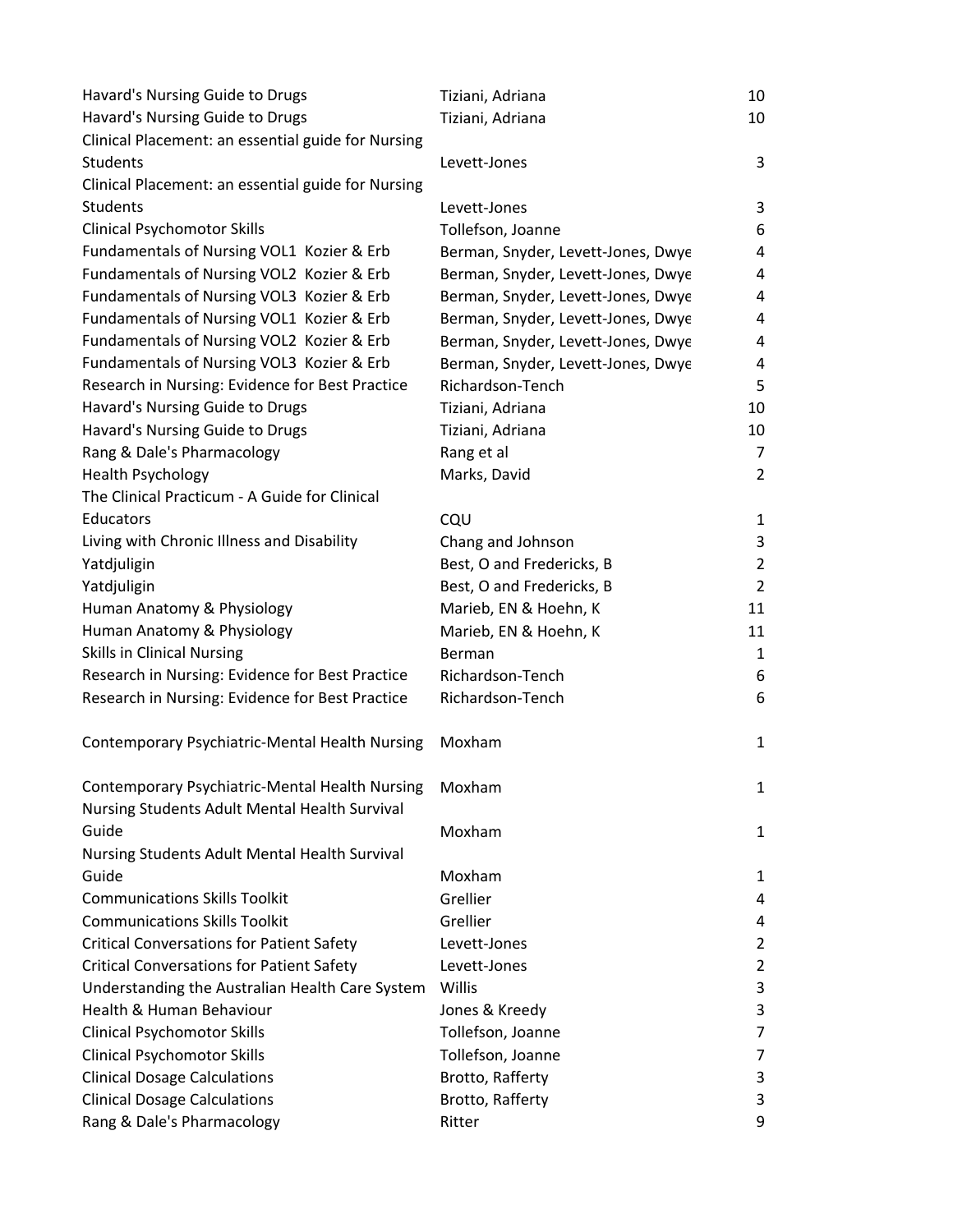| Rang & Dale's Pharmacology                                                            | Ritter                             | 9              |
|---------------------------------------------------------------------------------------|------------------------------------|----------------|
| The Clinical Placement: An Essential Guide                                            | Levett-Jones                       | 4              |
| The Clinical Placement: An Essential Guide                                            | Levett-Jones                       | 4              |
| Yatdjuligin                                                                           | Best, O and Fredericks, B          | 2              |
| Human Anatomy & Physiology                                                            | Marieb, EN & Hoehn, K              | 11             |
| Medical-Surgical Nursing Volume 1                                                     | Lemone, Burke et al                | 4              |
| Medical-Surgical Nursing Volume 2                                                     | Lemone, Burke et al                | 4              |
| Medical-Surgical Nursing Volume 3                                                     | Lemone, Burke et al                | 4              |
| Medical-Surgical Nursing Volume 1                                                     | Lemone, Burke et al                | 4              |
| Medical-Surgical Nursing Volume 2                                                     | Lemone, Burke et al                | 4              |
| Medical-Surgical Nursing Volume 3                                                     | Lemone, Burke et al                | 4              |
| Medical-Surgical Nursing Volume 1                                                     | Lemone, Burke et al                | 4              |
| Medical-Surgical Nursing Volume 2                                                     | Lemone, Burke et al                | 4              |
| Medical-Surgical Nursing Volume 3                                                     | Lemone, Burke et al                | 4              |
| Medical-Surgical Nursing Volume 1                                                     | Lemone, Burke et al                | 4              |
| Medical-Surgical Nursing Volume 2                                                     | Lemone, Burke et al                | 4              |
| Medical-Surgical Nursing Volume 3                                                     | Lemone, Burke et al                | 4              |
| Binan Goonj - Bridging Culture in Aboriginal Health Eckerman, Dowd, Chong, Nixon, Gra |                                    | 3              |
| Binan Goonj - Bridging Culture in Aboriginal Health Eckerman, Dowd, Chong, Nixon, Gra |                                    | 3              |
| <b>Clinical Dosage Calculations</b>                                                   | Brotto, Rafferty                   | 3              |
| Fundamentals of Nursing VOL1 Kozier & Erb                                             | Berman, Snyder, Levett-Jones, Dwye | 4              |
| Fundamentals of Nursing VOL2 Kozier & Erb                                             | Berman, Snyder, Levett-Jones, Dwye | 4              |
| Fundamentals of Nursing VOL3 Kozier & Erb                                             | Berman, Snyder, Levett-Jones, Dwye | 4              |
| Research in Nursing: Evidence for Best Practice                                       | Richardson-Tench                   | 5              |
| Clinical Leadership Innovation into action                                            | Stanley, David                     | 1              |
| <b>Building Professional Nursing Communication</b>                                    | Lawrence                           | 1              |
| <b>Building Professional Nursing Communication</b>                                    | Lawrence                           | 1              |
| Professional and Therapeutic Communication                                            | <b>Birks</b>                       | 1              |
| Professional and Therapeutic Communication                                            | <b>Birks</b>                       | 1              |
| <b>Clinical Dosage Calculations</b>                                                   | Brotto, Rafferty                   | 3              |
| Understanding the Australian Health Care System                                       | Willis, Reynolds, Judge            | 2019           |
| Evidence-based practice across the health professic Hoffman, Bennett, Del Mar         |                                    | 3              |
| Fundamentals of Nursing VOL1 Kozier & Erb                                             | Berman, Snyder, Levett-Jones, Dwye | 5              |
| Fundamentals of Nursing VOL2 Kozier & Erb                                             | Berman, Snyder, Levett-Jones, Dwye | 5              |
| Fundamentals of Nursing VOL3 Kozier & Erb                                             | Berman, Snyder, Levett-Jones, Dwye | 5              |
| Fundamentals of Nursing VOL1 Kozier & Erb                                             | Berman, Snyder, Levett-Jones, Dwye | 5              |
| Fundamentals of Nursing VOL2 Kozier & Erb                                             | Berman, Snyder, Levett-Jones, Dwye | 5              |
| Fundamentals of Nursing VOL3 Kozier & Erb                                             | Berman, Snyder, Levett-Jones, Dwye | 5              |
| <b>Skills in Clinical Nursing</b>                                                     | Berman                             | $\overline{2}$ |
| <b>Skills in Clinical Nursing</b>                                                     | Berman                             | $\overline{2}$ |
| <b>Clinical Reasoning</b>                                                             | Levett-Jones                       | $\overline{2}$ |
| <b>Clinical Reasoning</b>                                                             | Levett-Jones                       | $\overline{2}$ |
| <b>Skills in Clinical Nursing</b>                                                     | Berman                             | 1              |
| Fundamentals of Nursing VOL1 Kozier & Erb                                             | Berman, Snyder, Levett-Jones, Dwye | 4              |
| Fundamentals of Nursing VOL2 Kozier & Erb                                             | Berman, Snyder, Levett-Jones, Dwye | 4              |
| Fundamentals of Nursing VOL3 Kozier & Erb                                             | Berman, Snyder, Levett-Jones, Dwye | 4              |
| Fundamentals of Nursing VOL1 Kozier & Erb                                             | Berman, Snyder, Levett-Jones, Dwye | 5              |